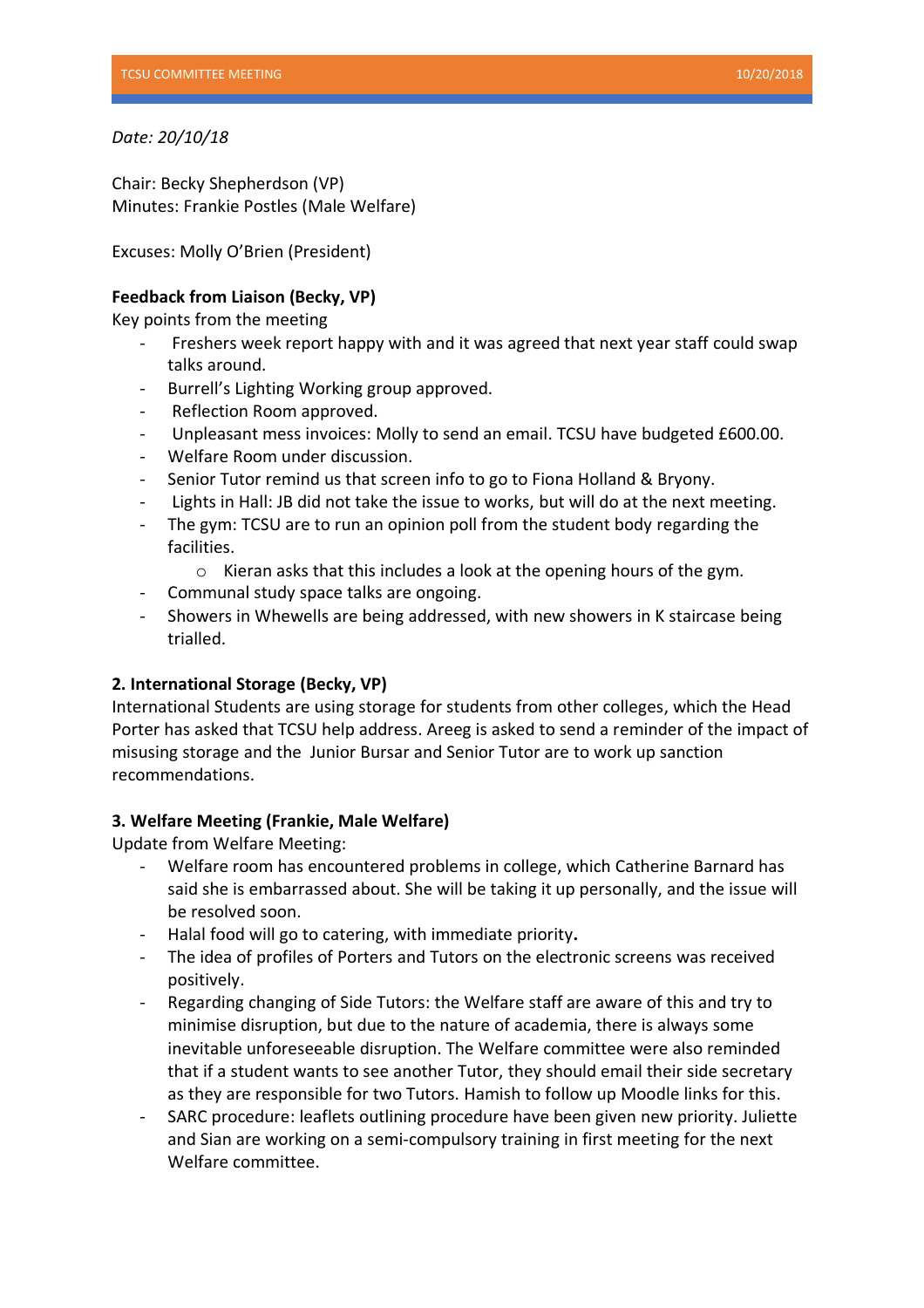- Juliette will no longer attend meetings due to conflicts of interest. The Welfare committee express their thanks for all her work.
- Councillor form: it is noted this is intrusive and Catherine Barnard is to review this.
- The committee is reminded there is a new nurse, who will be in college on Wednesday and Friday. The committee is encouraged to greet her at some point.
- Academic discipline: Catherine Barnard informed the meeting that there will a more upfront approach with students who do not perform as well as they should have done. Students will now see Juliette Bristow (Mental Health Advisor) before the Dean's Meeting to promote resilience and encourage "students to stand more on their own two feet". The aim is to encourage students to get in touch with her earlier and treat problems post-crisis. The committee is asked for their thoughts.
	- o It is acknowledged that there will always be students who underperform, and this needs to be addressed, there should be a more supportive approach.
	- $\circ$  It is agreed that the key approach should be to reducing the formality of the Dean's Meeting as this is the most intimating part for students who may already be vulnerable.

### **4. Monday vote CUSU Brexit Vote (Becky VP)**

Becky informs the committee that in the CUSU Council this upcoming Monday, there will be a vote on a motion to propose a motion to endorse a second referendum. All the materials are available online. She states that Molly and she are uncomfortable voting on such a devise topic without consulting college, and so they will send a poll tomorrow as an indicator of college sentiment.

- The method of the poll is discussed and for a balance of ease, data protection and ensuring non-fraudulent voting, it is decided a poll via email to Becky's account is the best way.
- It is decided that the subject line of the email should not be overly-politicised and avoid the word "Brexit".

#### **5. Points based ballot system (Emily, Treasurer)**

Emily raises that some JCRs implement a points-based ballot system that might help Trinity refocus from an academic only system. It is raised that this is open to abuse and has not been without contention. It is agreed that this should be considered as part of the wider look at scholar's privileges.

#### **6. Accommodation Office (Cameron, Environmental and Domestic)**

It has been noticed the Accommodation office lights are left on. Cameron is advised to take this to the office in a personal capacity

#### **7. Laundry (Areeg, International Welfare)**

Idea from student to provide plastic bags in laundry rooms for people to put clothes in if a student finds completed laundry there and to provide communal stores of washing powder.

It is agreed that whilst this is a lovely idea, it is agreed that if students want to implement this, it should be between themselves.